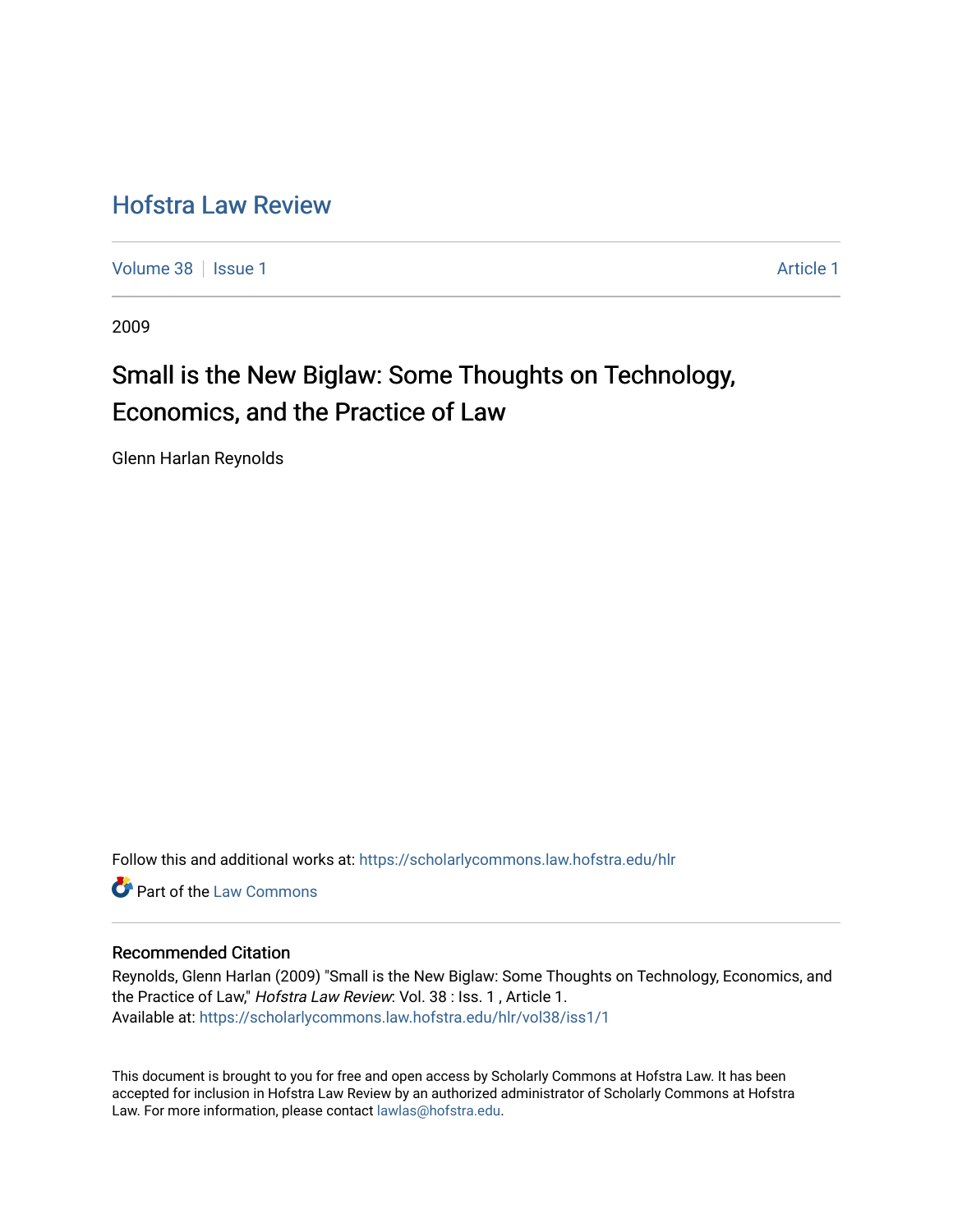# **SMALL IS** THE **NEW** BIGLAW: **SOME THOUGHTS ON TECHNOLOGY, ECONOMICS, AND** THE PRACTICE OF LAW

## *Glenn Harlan Reynolds\**

These are not happy times for either the practice or the teaching of law. On the practice side, law firms are folding and laying off lawyers in unprecedented numbers, while on the teaching side, many of us wonder whether the current model of legal education is adequate to the twentyfirst century. And there is reason for concern on both fronts.

In this Idea, **I** will look at some general changes in technology and economics over the past few years—changes that have to a significant degree undermined the position of large, integrated concerns dealing in information and information-related services. **I** will then discuss how these changes relate to the legal profession, and in particular the largefirm sector, and what that means for legal education and for those pursuing a career in the law.

#### **I.** THE **CHANGE**

Set the wayback machine for **10,000** B.C. What does the world look like?<sup>1</sup>

Except for cave bears and saber-tooth tigers—both pretty much extinct by this point anyway—the scale is pretty small. The biggest human organizations are band and tribe-level: at most, a few hundred people, but usually only a few dozen. The line between work and play is

**<sup>\*</sup>** Beauchamp Brogan Distinguished Professor of Law, University of Tennessee. **J.D.,** Yale Law School, **1985;** B.A., University of Tennessee, **1982.** This Idea grows out of a lecture delivered at Hofstra University School of Law in March **2009.** Thanks to Jessica Molinaro for her excellent research assistance.

**<sup>1.</sup>** Part **I** of this Idea has been previously published in **GLENN REYNOLDS, AN ARMY OF DAVIDS:** How **MARKETS AND** TECHNOLOGY EMPOWER ORDINARY PEOPLE TO BEAT BIG **MEDIA,** BIG **GOVERNMENT, AND** OTHER **GOLIATHS 1-10 (2006),** and Glenn Harlan Reynolds, *How We're Heading Back to the Future,* **TCS** DAILY, June **15, 2005,** http://www.tcsdaily.com/ article.aspx?id=061505B.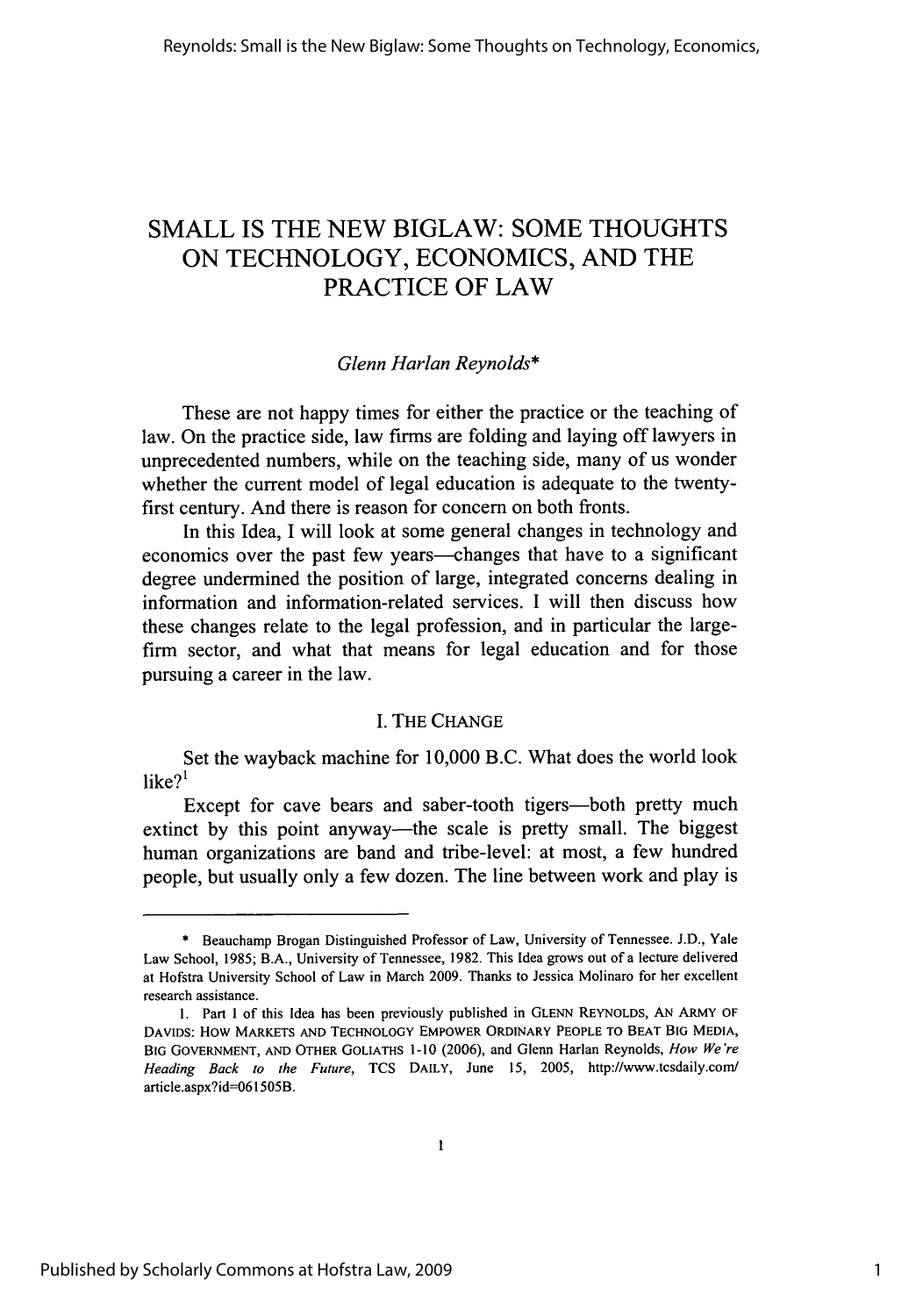#### *HOFSTRA LAW REVIEW* 2 [Vol. **38: 1**

pretty blurry. Some things are clearly work and some things are clearly play, but many are in-between, and people go from one to another as circumstances dictate, not according to a schedule. Agriculture hasn't been invented yet, though people brew beer from wild grains and are starting to notice that if you plant the seeds, they'll come up in the same place next year, making it easier to brew beer. (What, you think people invented agriculture for *bread?)*

The few material possessions that exist are homemade, except for a very small amount of stuff purchased from itinerant traders carrying rare luxuries like amber, obsidian, or dyestuffs. Children aren't sent off to school, but hang around the adults as they go about the business of the day. The most dangerous activities, like big-game hunting, are off-limits to the kids, but in general they grow up quickly and are a part of all the day's activities.

Even in these caveman days, there's plenty of technology around. Humans are tropical animals, and without technologies like fire and clothing, most of the world would be off limits. Finely wrought flint tools are capable of impressive feats (how do you think those sabertooths and cave bears became extinct?), but there aren't any machines as we'd understand them. Probably the most sophisticated device in general use is the spear thrower. The biggest organized human events are mass hunts and the occasional clan gathering. They're limited in size and duration because you can't feed that many people **by** hunting and gathering in one place for long, and it's hard to store much food: it goes bad, or it's eaten **by** vermin.

Fast-forward a few thousand years and not all that much has changed. Advances in agriculture and organization make some difference: more people can live closer together, thanks to the higher efficiency of farming over hunting and gathering (though because farming is hard work, those people are usually worse-nourished and harder working than the hunters and gatherers). There's still not much in the way of sophisticated machinery. There are tools a caveman wouldn't recognize, but nothing he couldn't figure out in a few minutes.

Things stay pretty much this way, in fact, until the Industrial Revolution. Agriculture, written language, and metals allow **big** empires to organize large numbers of people, but not very efficiently. Doing things on a large scale is usually less efficient than cottage industry because coordinating all those people is so much trouble. You can build big things, like the Pyramids or the Great Wall of China, but at enormous cost, and only **by** making people choose between hauling bricks or being killed. This was the norm.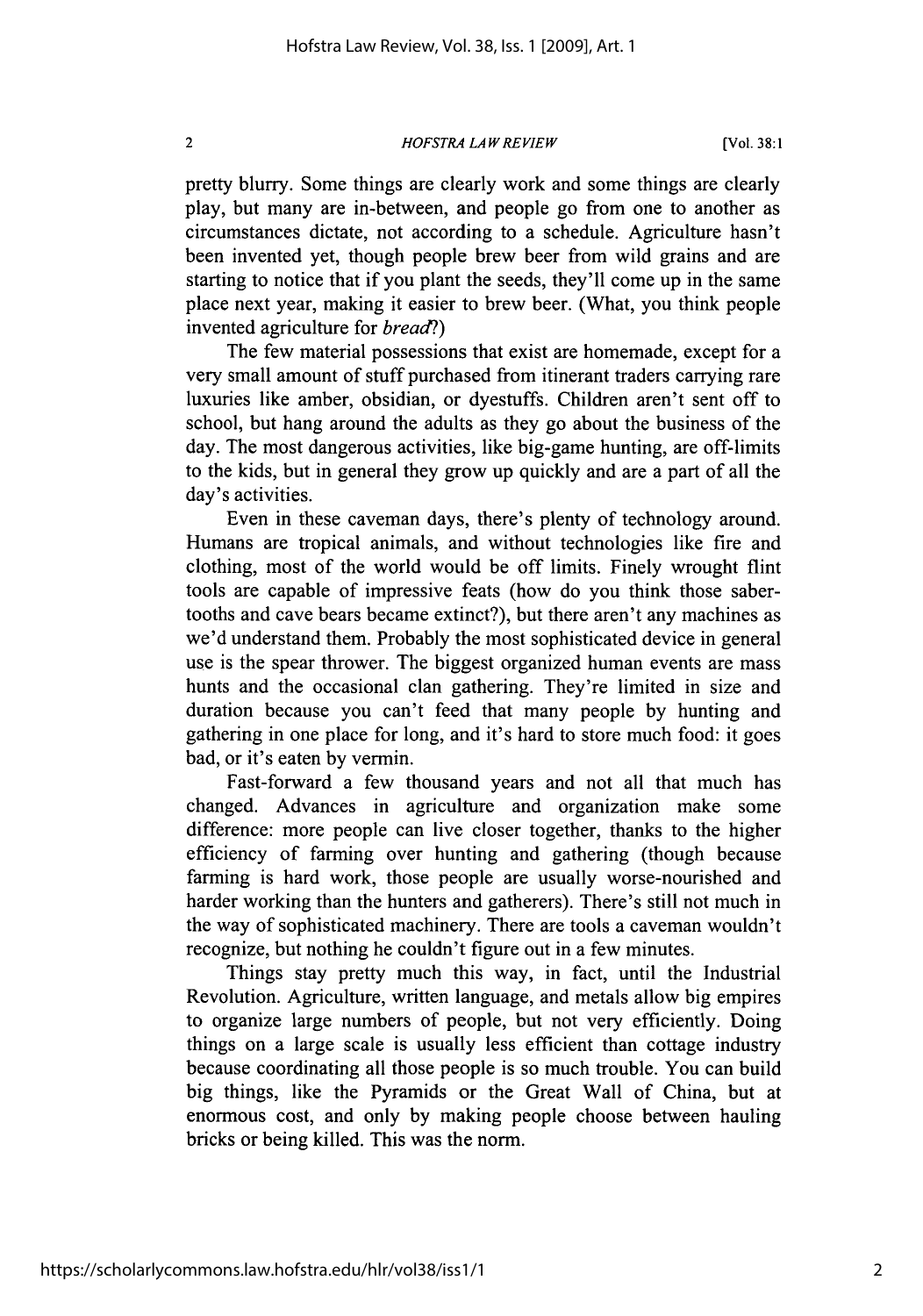#### *SMALL IS THE NEW BIGLAW* **2009] 3**

But the Industrial Revolution changed things. Improvements in organization, communications, and machinery meant that it was often much more efficient to do things on a large scale than on a small one. Adam Smith noted this in his famous description of a pin factory in *The* **Wealth of Nations:** 

**[A]** workman not educated to this business **. . .** could scarce, perhaps, with his utmost industry, make one pin in a day, and certainly could not make twenty. But in the way in which this business is now carried on, not only the whole work is a peculiar trade, but it is divided into a number of branches, of which the greater part are likewise peculiar trades. One man draws out the wire, another straights it, a third cuts it, a fourth points it, a fifth grinds it at the top for receiving the head; to make the head requires two or three distinct operations; to put it on, is a peculiar business, to whiten the pins is another; it is even a trade **by** itself to put them into the paper.. . **.** Those ten persons, therefore, could make among them upwards of forty-eight thousand pins in a **day....** But if they had all wrought separately and independently, and without any of them having been educated to this peculiar business, they certainly could not each of them have made twenty, perhaps not one pin in a day; that is, certainly, not the two hundred and fortieth, perhaps not the four thousand eight hundredth part of what they are at present capable of performing, in consequence of a proper division and combination of their different operations.<sup>2</sup>

Division of labor allowed large groups to be organized in ways that were actually *more* efficient than smaller groups or collections of individuals acting independently. Big machinery allowed big jobs to be done, but because the machinery itself was big it could *only* do big jobs efficiently. When the smallest efficient steam engine is big enough to power a whole factory, it doesn't make sense to use it for anything less: the cost is the same, but the return is smaller. Thus the "minimum efficient scale" as of the Industrial Revolution turns out to be pretty **big.** And you need a lot of capital for these big operations, which has its own implications, financial and otherwise.

Most of the developments of the nineteenth and twentieth centuries followed this pattern. You can't run a railroad as a family business. The same is true for steel mills (the Chinese Communists tried backyard steelmaking, disastrously, with their "little steel" program, but learned better) and, after the very earliest days of the automobile industry, auto

<sup>2.</sup> **ADAM SMITH, AN INQUIRY INTO THE NATURE AND CAUSES OF THE WEALTH OF NATIONS** *4-5* (Edwin Cannan ed., **1937).**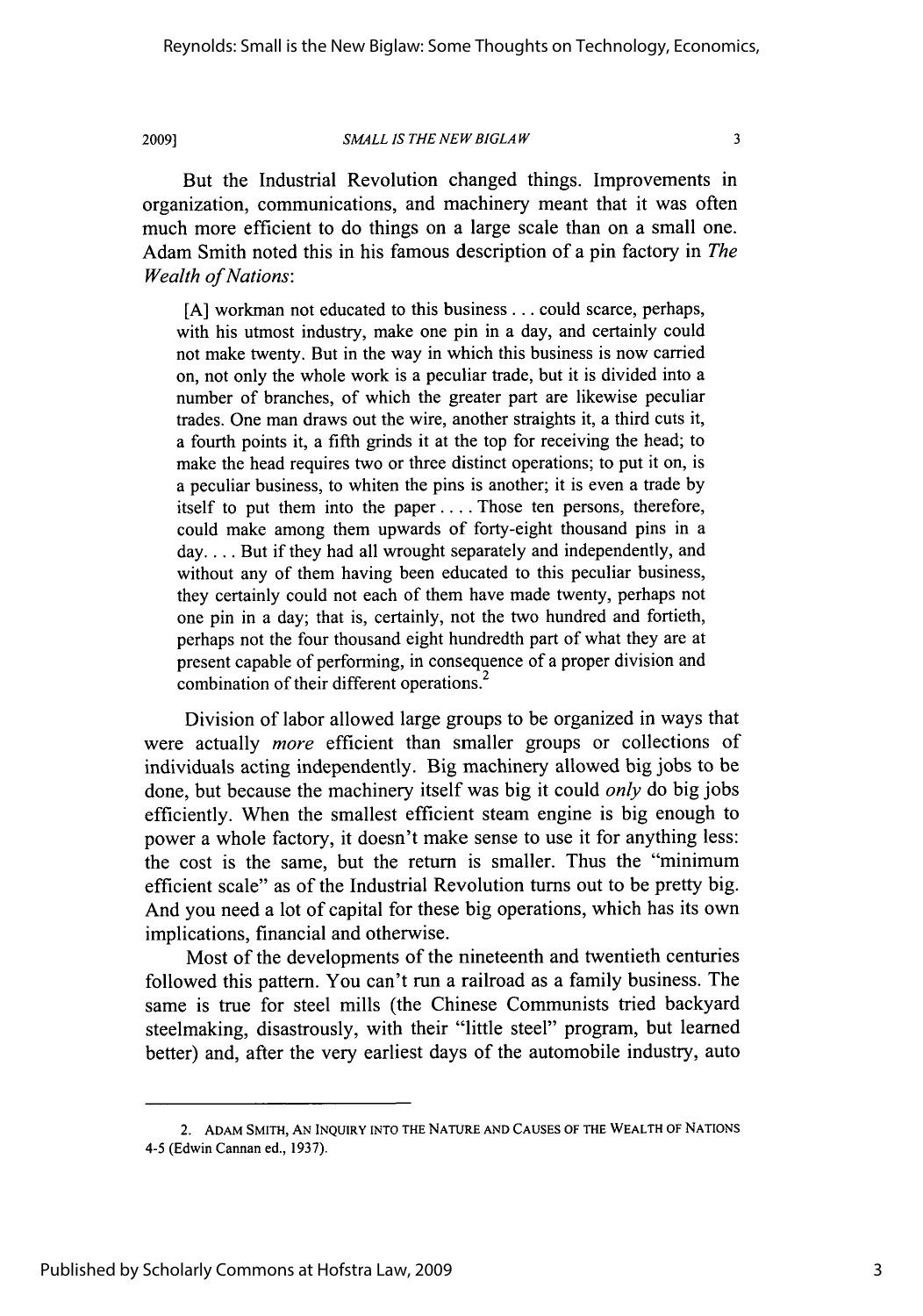#### *HOFSTRA LAW REVIEW* 4 [Vol. **38:1**

factories-outside of a few shops serving **NASCAR** or very rich car collectors, people don't build cars one at a time any more.

Big organizations doing big things: it's the story of the nineteenth and twentieth centuries. In fact, it was so much the theme of those centuries that it's easy to forget what a departure this was from the rest of human history. But it was a huge departure, brought about **by** the confluence of some unusual technological and social developments.

And it was a mixed bag. On the one hand, it made people in industrialized countries a lot richer, healthier, and longer-lived. Really, a *lot.* In his book, *The Escape from Hunger and Premature Death: 1700- 2100,* historian Robert Fogel notes that the improvement in living conditions for the working classes in industrial countries during the Industrial Revolution is without any parallel in human history.<sup>3</sup> Life expectancies got much longer (from thirty-two in **1725** to seventy-six in 1990 in the United Kingdom),<sup>4</sup> people got taller, were sick less often, and ate much better diets. The poor of today do much, much better than the aristocrats of the pre-industrial era.<sup>5</sup>

The large-scale operations hit their zenith at mid-twentieth century, with American business revolving around huge entities like General Motors and IBM. Economists like John Kenneth Galbraith began arguing that big corporations were protected from failure **by** their size, and that the kind of massive organization and information-processing available to these huge enterprises meant that smaller businesses couldn't possibly compete.<sup>6</sup> Bigger was better, and the managerial class "technostructure" that ran these big corporations would be the real source of power, without having to worry about crude things like profits.7

This turned out not to be the case. Even as Galbraith's book was appearing, the seeds of change were taking root. *The New Industrial State* came out in **1967.** The year before, in the thirty-fifth anniversary issue of *Electronics* magazine, Gordon Moore had first proposed "Moore's Law"—essentially, that computing power was doubling every two years and would continue to do so for the foreseeable future.<sup>8</sup>

**<sup>3.</sup> ROBERT WILLIAM FOGEL, THE ESCAPE FROM HUNGER AND PREMATURE DEATH: 1700- 2100: EUROPE, AMERICA, AND THE THIRD WORLD 1, 8, 19** (2004).

*<sup>4.</sup>* **Id.** at **1,** 2 *tbl.1.1.*

**<sup>5.</sup>** *See id.* at **9** tbl.2.2, 11 **tbl.1.3, 13** tbl.1.4, **21.**

**<sup>6.</sup>** *See* **JOHN KENNETH GALBRAITH, THE NEW INDUSTRIAL STATE 74-77 (1967).**

**<sup>7.</sup>** *See* id *at* **77-81.**

**<sup>8.</sup>** Gordon **E.** Moore, *Cramming More* **Components** *onto Integrated Circuits,* **ELECTRONICS,**

Apr. **19, 1965,** at 114-17.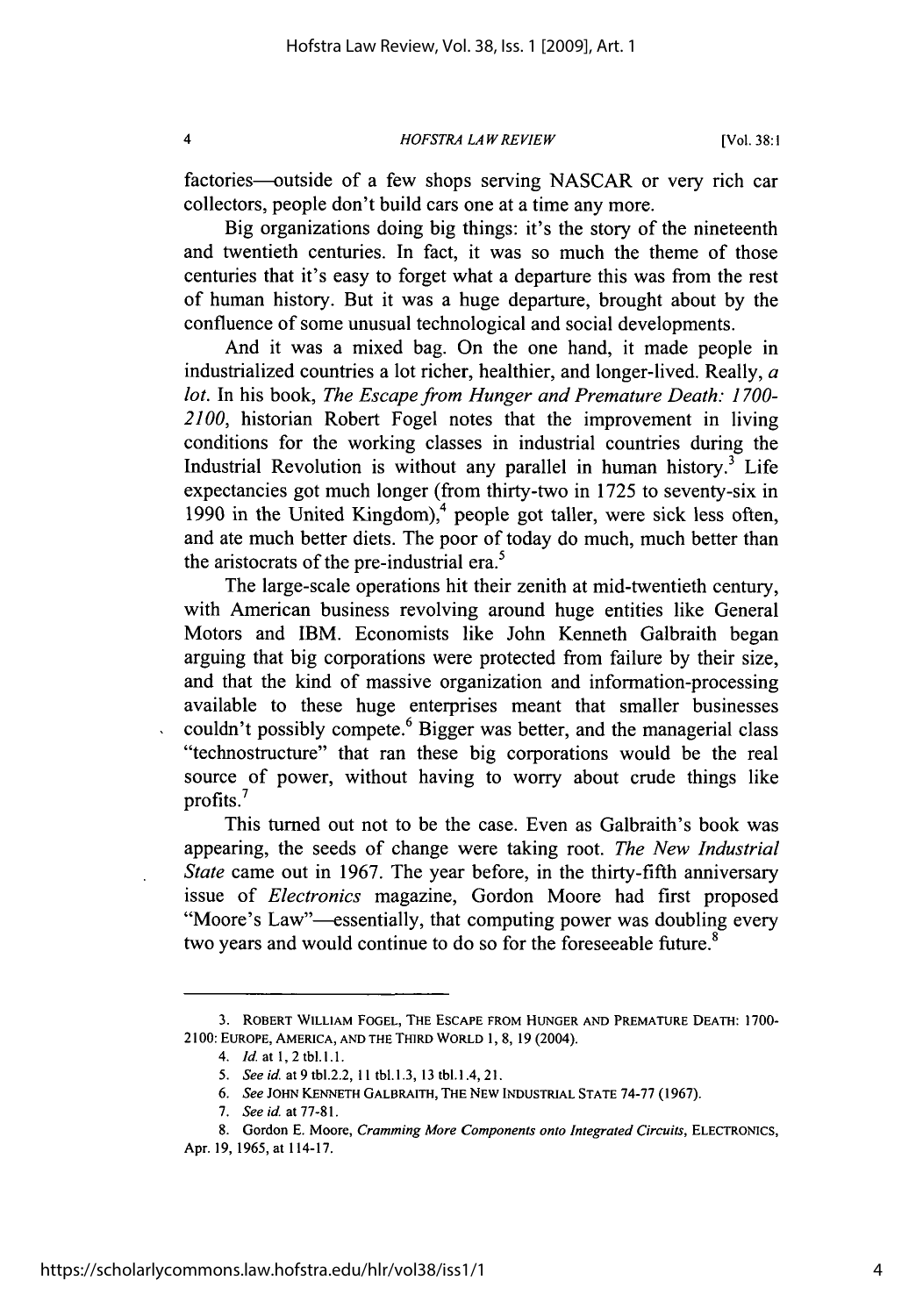**2009]**

#### *SMALL IS THE NEW BIGLA W*

5

It was a while before the impact of this trend on Galbraith's formulation became obvious, but the growth of cheap computing power has already undercut the importance of big organizations in many, many areas. That cheap computing power is now being coupled with cheap manufacturing-including, increasingly, what Neil Gershenfeld calls "personal fabrication" in his book, *Fab: The Coming Revolution on Your Desktop-From Personal Computers to Personal Fabrication.*<sup>9</sup> But even without the kinds of progress that Gershenfeld describes, manufacturing, including custom manufacturing, has gotten cheap and versatile enough to neutralize many of the advantages that large organizations once held.

For activities that, ultimately, are about processing information, the computer revolution itself has drastically reduced the minimum efficient scale. **A** laptop, a cheap video camera, and the free iMovie or Windows Movie Maker software (plus an Internet connection) will let one person do things that the Big Three television networks could only dream of in Galbraith's day, and at a tiny fraction of the cost.<sup>10</sup> The same laptop with a soundcard, a couple of microphones, and software like Acid, ProTools, or Audition can replace an expensive recording studio. Change the software to Lotus or Excel and it can replace an office full of Galbraithera accountants with calculators, pencils and paper, or even with access to big 1960s mainframe computers.

This observation is commonplace now, of course, but its implications for Galbraith-era economics have gotten somewhat less attention. It's not just that fewer people can do the same work; it's that *they don 't need a big company* to provide the infrastructure to do the work, and, perhaps even more importantly, they may be far more efficient *without* the big company and all the inefficiencies and stumbling blocks that its bureaucracy and "technostructure" tend to produce.

Those inefficiencies were present in Galbraith's day, too, of course. People have been making jokes about office politics and bureaucratic idiocies since long before *Dilbert.* But in the old days, you had to put up with those problems because you needed the big organization to do the **job.** Now, increasingly, you don't. Goliath's clumsiness used to be made up for **by** the fact that he was strong. But now the Davids are muscling up without bulking up. So why be a Goliath?

*<sup>9.</sup>* **NEIL GERSHENFELD, FAB: THE COMING REVOLUTION ON YOUR DESKTOP-FROM PERSONAL COMPUTERS TO PERSONAL FABRICATION** 3-4 **(2005).**

*<sup>10.</sup> See* Glenn Harlan Reynolds, *Watch Out Hollywood: The Entertainment Industry's Real Threat Isn't Piracy, It's Backyard Spielbergs Armed with Digital Moviemaking Gear,* **POPULAR MECHANICS,** Oct. **2005,** at **52, 52.**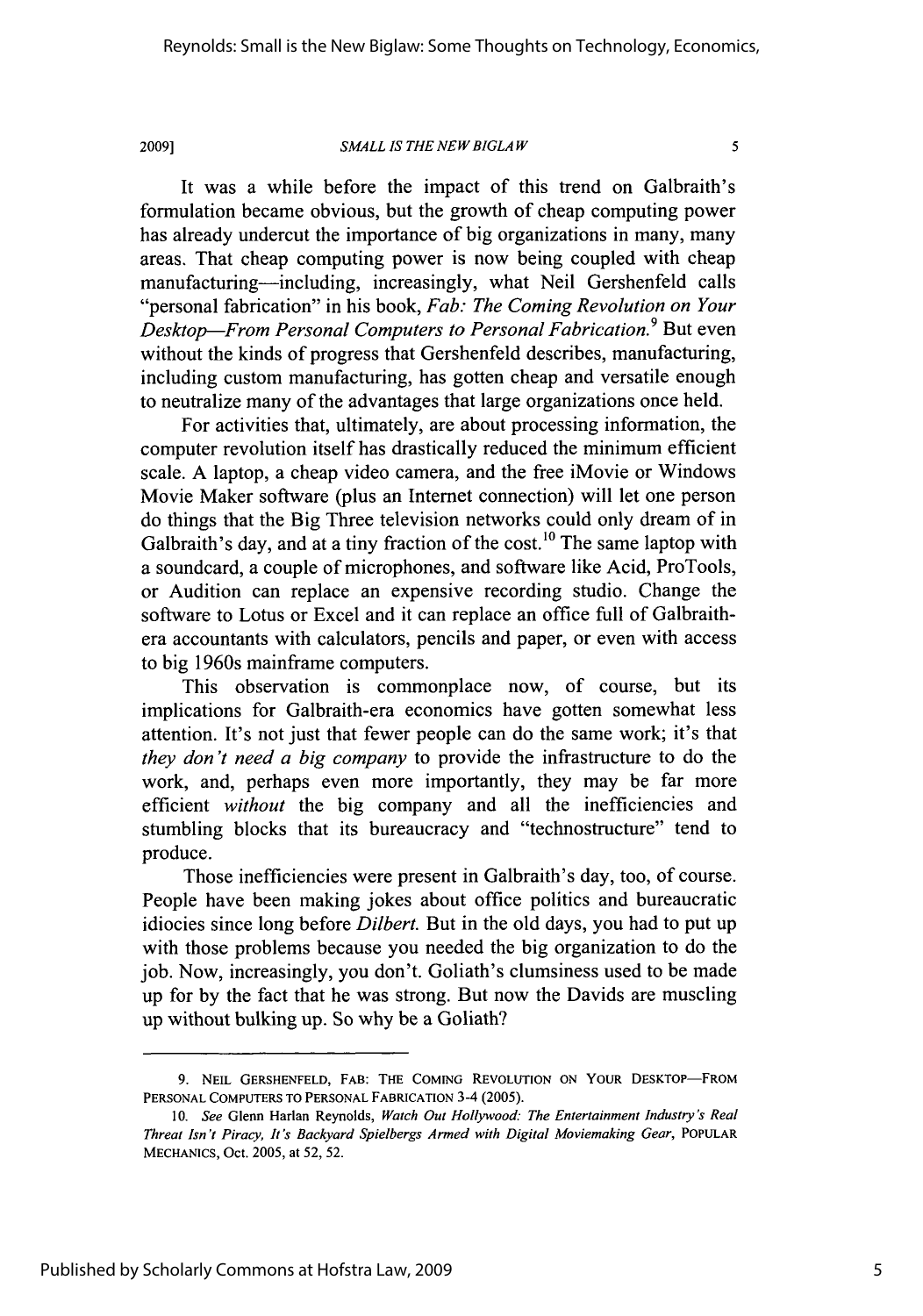#### *HOFSTRA LAW REVIEW* **6** [Vol. **38:1**

That is the question that many people are asking themselves, and as technology moves toward smaller, faster, and cheaper approaches to many jobs, we're starting to see an army of Davids taking the place of those slow, shuffling Goliaths. This won't be the end of big enterprises or big bureaucracies (especially, alas, the latter), but it will represent a dramatic reversal of recent history toward more cottage industry, more small enterprises and ventures, and more empowerment for individuals willing to take advantage of the tools that become available.

#### **II.** THE **LEGAL PROFESSION**

While these changes have gone on in the larger world, of course the legal profession followed along. In the middle of the nineteenth century, large law firms were rare-and "large" wasn't really very large at all. As clients grew-railroads, banks, then other large corporations like steelmakers, automakers, IBM, etc.—law firms grew with them. $<sup>11</sup>$ </sup>

Like the clients, law firms were taking advantage of economies of scale and scope. **A** large firm could spread the costs of big investments—at first, a law library, later things like secretarial pools, duplication equipment, and expensive computerized research servicesacross a large number of attorneys. And, because of its size, it could maintain in-house expertise on a large number of subjects, allowing it to meet clients' needs for advice on subjects ranging from bankruptcy to intellectual property to labor and employment, without the client having to search out these experts on its own. Big clients and big law firms went together because both were taking advantage of the efficiencies brought about through bigness-efficiencies that outweighed the undeniable costs that bigness also brought.

But in looking at big law firms today, it's worth asking whether technology has eroded the advantages that once accrued to size. What, exactly, do big law firms bring to the table?

In essence, it seems to me, they bring two things: reputation and resources.

Reputation is shorthand for a brand: when you hire, say, Sullivan and Cromwell, you are buying a brand. This has numerous advantages: instead of hunting around yourself for top-notch attorneys, you can just

**<sup>11.</sup>** For a discussion of this growth, see Michael Ariens, *Know the Law: A History of Legal* Specialization, 45 **S.C.** L. **REv. 1003, 1015-22** (1994). See also **QUINTIN JOHNSTONE & DAN HOPSON, JR., LAWYERS AND THEIR WORK: AN ANALYSIS OF THE LEGAL PROFESSION IN THE UNITED STATES AND ENGLAND 199 (1967) ("One of the most significant modem developments by the American** legal profession is the growth of corporate law departments.").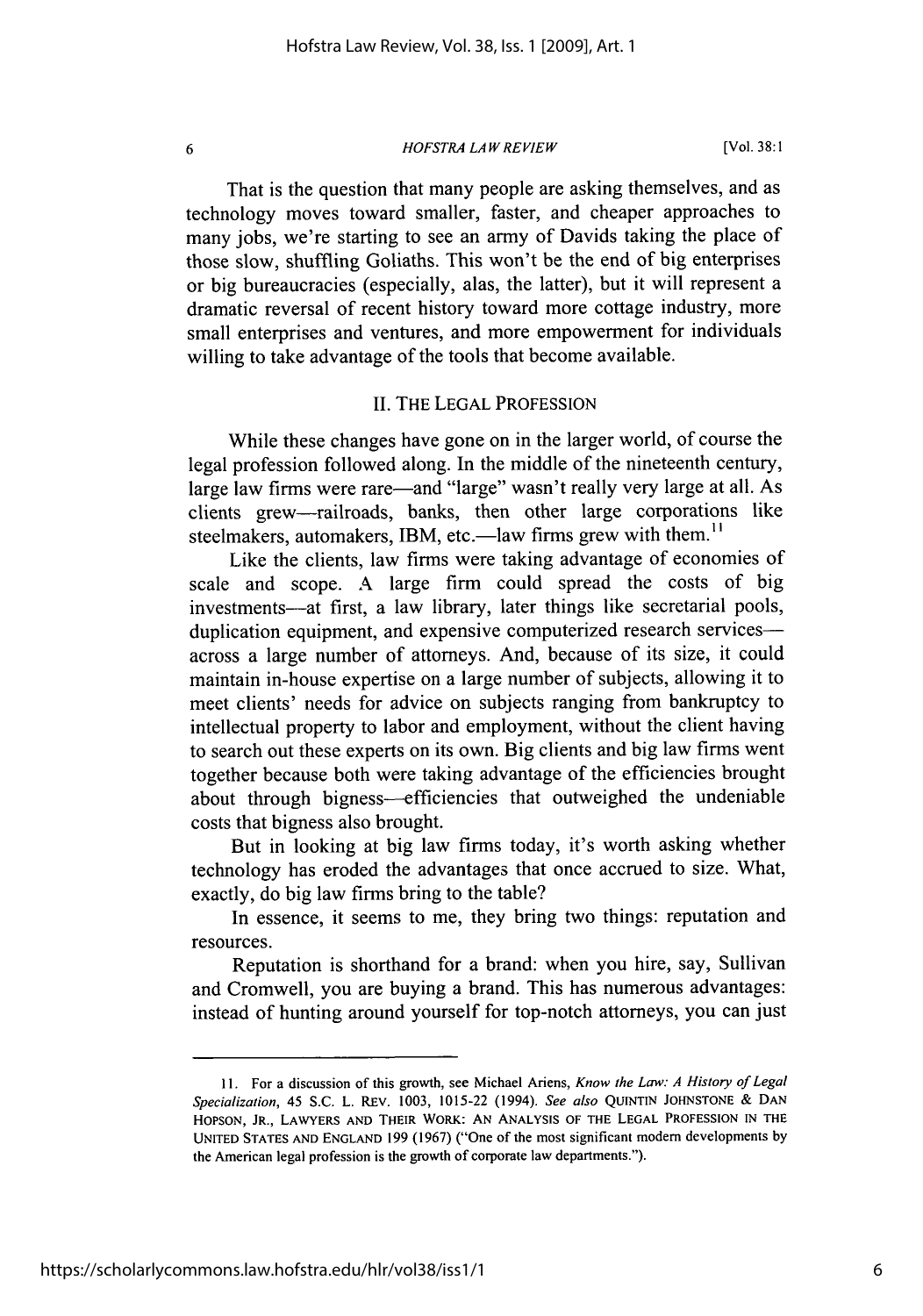### *SMALL IS THE NEW BIGLAW* **2009] 7**

hire a **big** firm and let them do the hunting for you. The lawyers they hire, you can assume, will be first class, and **if** you're like most clients, you can figure that the folks at Sullivan and Cromwell or other top law firms know more about picking top lawyers than you do. It's more efficient to let them do it. And because they're big, these firms have lawyers who are experts in a wide variety of fields-who are available if you should need them. (Reputation also lets you protect yourself if you're the person in charge of choosing a firm: if you pick a top-brand law firm, you're in the situation of computer purchasing agents who for years said that nobody got fired for buying IBM.)

Likewise, in hiring a large top-shelf law firm, you're acquiring all sorts of related resources, from document-handling to paralegals to messengers, who are presumably of first-rate quality themselves. These could be acquired separately on an unbundled basis, but there are real efficiencies to letting a bunch of top-notch lawyers pick a support team that they'll be relying on over the course of addressing a lot of different problems, not just yours.

On the other hand, there are downsides. Despite the big name, expensive law firms don't always produce the best legal work. Once, when **I** was a law clerk on the federal Court of Appeals, **I** read a brief **by** a big, famous law firm whose key goal was to convince the court that the rule of a particular case was contained in Chief Justice Warren Burger's concurring opinion. Alas, however, Burger's name was misspelled as "Berger" throughout. And, in my experience, any group of lawyers can tell similar stories about mistakes from even the most elite of law firms.

Second, large law firms are often very expensive for what they deliver. Junior associates are billed out at rather expensive rates even though they do not yet possess advanced skills, the pressure on firms to generate revenues to support all the resources mentioned earlier can lead to bill-padding and other outrageous charges, and changes in culture in the law-firm world mean that the "brand" is less reliable, as turnover among associates and partners makes it less likely that firms will covet their reputations as much as they once did when associates were likely to make partner and partners tended to stay with the same firm for life.

Likewise, from the standpoint of individual lawyers, the law firm offers less than it used to. Secretarial support and big libraries are far less important in an age of e-mail, Lexis and Westlaw, and the popularity of working from home or from Starbucks.12 Job security, once

<sup>12.</sup> Actually, not that new of a phenomenon. *See* Val **D.** Hornstein, *Commuting to the Law Office on the Information Superhighway: Virtually There,* **STAN.** L. **&** POL'Y REv., 1994, at **99, 100**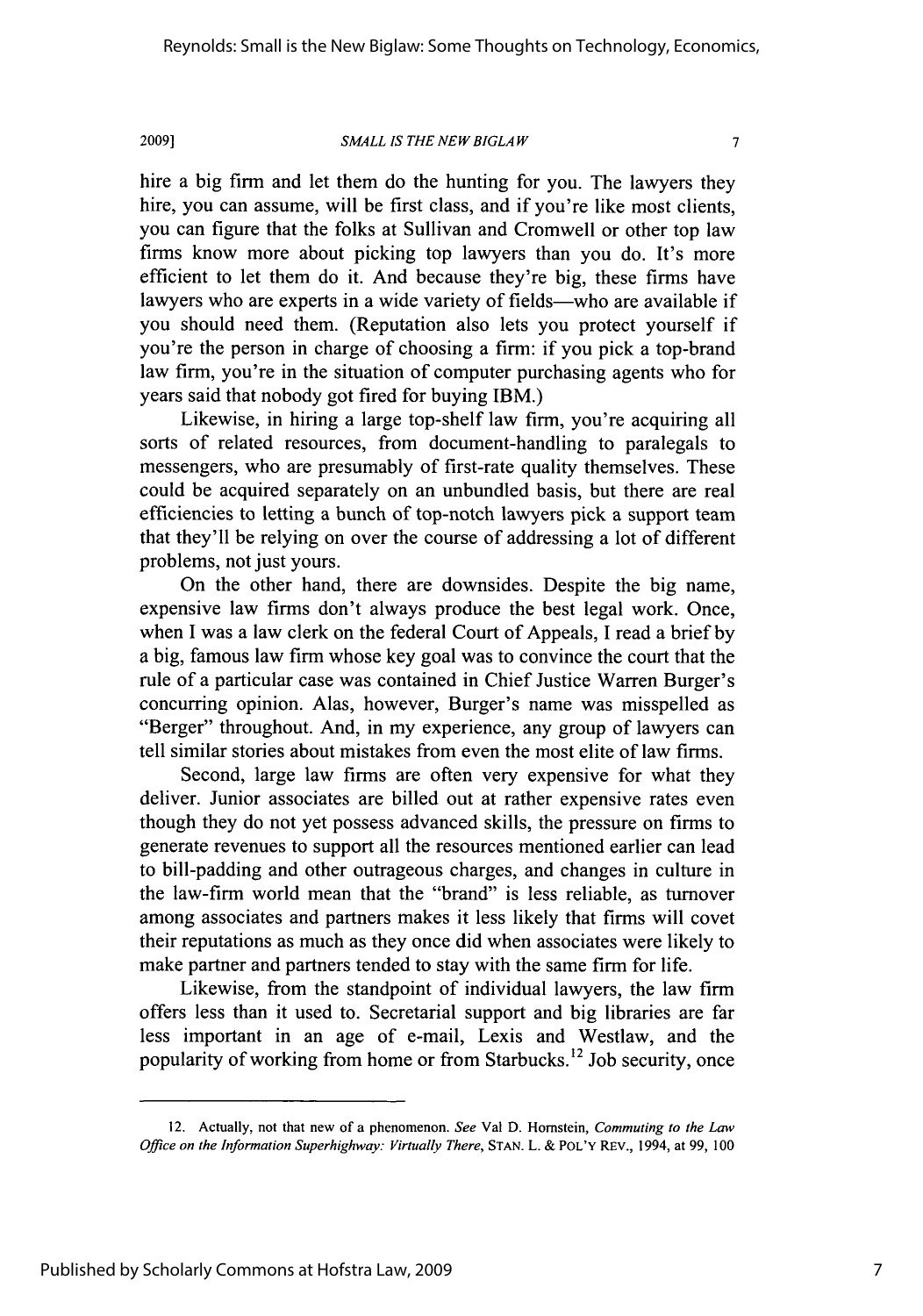*HOFSTRA LAW REVIEW* **8** [Vol. **38:1**

offered **by** big firms, is now largely nonexistent even for those who make partner. And collegiality and cooperation are less significant in mega-firms where partners barely know each other and depart at the drop of a hat if their billings don't keep up or if another firm offers more money.

# III. **A** KILLER **APP?**

So is there a disintermediating application that could do to big law firms what iTunes did to record stores and what Craigslist has done to newspaper classified advertisements? I'm not sure, but here are some thoughts on what that might look like.

**If** reputation is important, what could replace the law-firm brand as a source of reliable information? There are several possibilities **I** can think of.

First, of course, Martindale-Hubbell has long functioned as a source of information, including some reputational information, on lawyers.<sup>13</sup> Presumably, this could be expanded. (Perhaps client reviews could even be included—something like the reader-review section on Amazon.com, with attorneys awarded various numbers of stars for performance. Or perhaps not.)

Bar associations might be another source of reputational information, though in this case there might be concerns of a "Lake Woebegon effect," in which an attorney-rating system administered **by** the attorneys it rates would tend toward grade inflation and a rating of all lawyers as above average. Certainly the record of attorney discipline **by** attorneys does not suggest extreme rigor.

**A** third source of reputation-rating, however, is a bit more promising: law schools. There are several things in favor of enlisting law schools in rating attorneys, among which is the inescapable fact that they're already doing it. When large law firms hire attorneys, they tend to pay a lot of attention to where prospects went to law school and how they ranked in their classes at those law schools. Indeed, when you deal with a junior attorney at a **big** law firm, you're dealing with someone whom the law firm evaluated at a half-hour interview on campus, a oneday interview at the firm's offices, and perhaps a "summer associate"

<sup>(</sup>describing early popularity of telecommuting and "virtual" law firms); *see also* Glenn Harlan Reynolds, *Community by the Book,* **WALL ST. J.,** Dec. **29,** 2001, http://www.opinionjoumal.com/ extra/?id=95001660 (describing the popularity of working from "third places").

*<sup>13.</sup> See* Martindale.com, About Martindale-Hubbell, http://www.martindale.com/xp/ legal/About Martindale/about martindale.xml (last visited Mar. 24, 2010).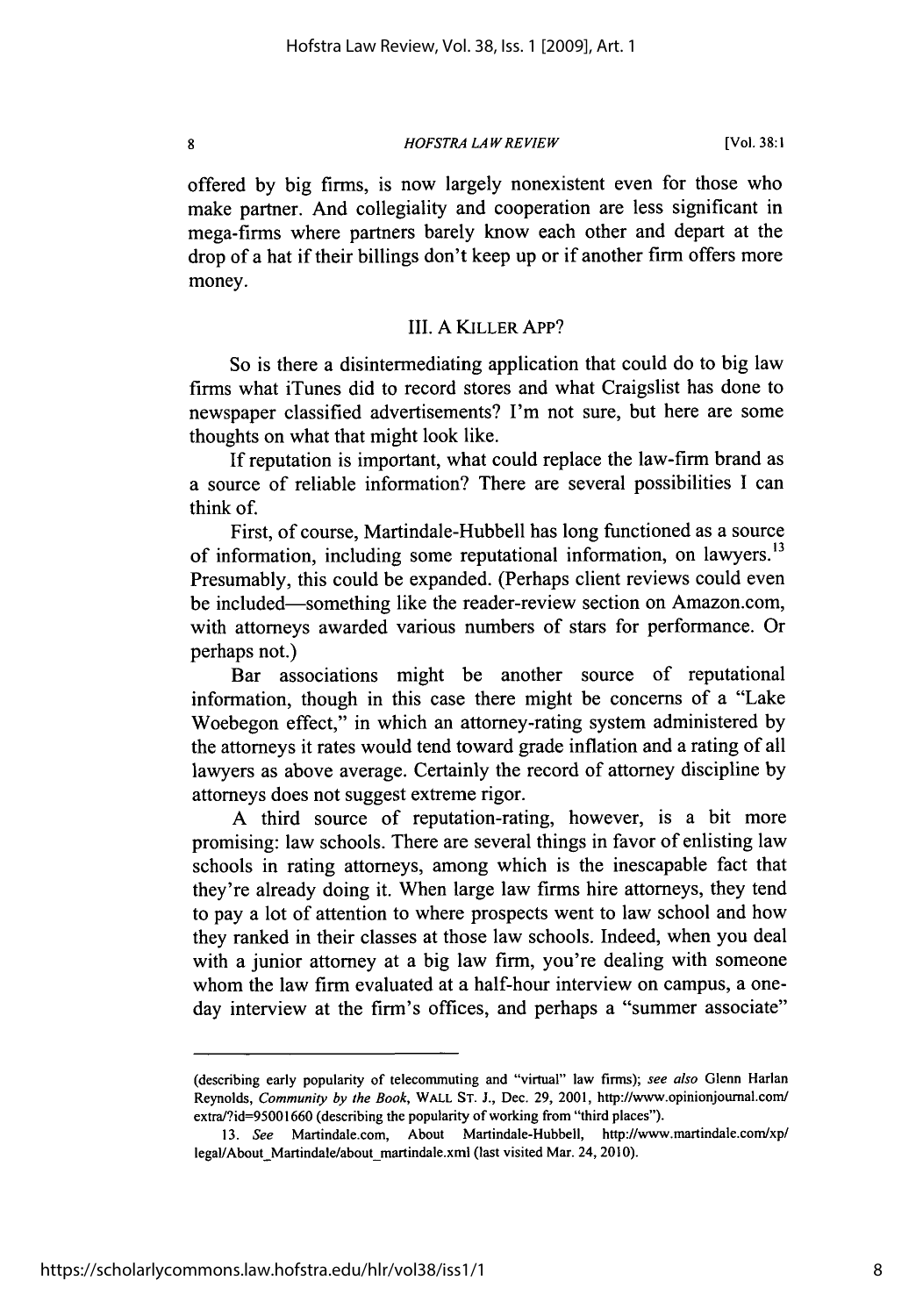#### *SMALL IS THE NEW BIGLAW* **2009] 9**

term where attending baseball games and cocktail parties played a much larger role in the experience than, alas, it tends to play in the actual practice of law.

Given the large role that law school admissions and grades play in lawyers' future employment already, might it make sense for law schools to eliminate the middle-man and start their own reputational ranking system? After all, a graduate's law school record is already based on far more data than a law-firm hire: class rank and grades are based on three years of experience, **by** a number of different professors, whose collective judgment forms the basis for the degree, the average, and the class rank. Furthermore, law schools already keep track of their graduates after graduation-though admittedly, mostly for the purpose of asking them for money-such that it would be no huge leap to pay closer attention to their careers.

So it becomes possible to imagine a law school putting all of this together to form a virtual law firm made up of its alumni and making their expertise, and its imprimatur, readily available to interested clients. In some ways, this would provide more useful information than law firms do and without some of the downside.

## **IV. CONCLUSION**

**I** don't actually think that law school directories are the killer application that will end big law firms: **I** offer the above more as a thought experiment than as a serious proposal. But it does seem plausible enough to suggest that *some* sort of disaggregator might succeed. **If I** had a clearer idea of what that would look like, **I'd** probably be pursuing it for myself instead of writing for a law review, but one is well-advised not to look to law professors for hands-on entrepreneurial know-how.

**I** would suggest, though, that now may prove an especially good time for experimentation. Large law firms, under heavy economic pressure to cut costs, are laying off attorneys in vast numbers, meaning that there are many lawyers with excellent résumés out there who might potentially support some sort of alternative scheme for delivering topflight legal services.<sup>14</sup> Meanwhile, clients-facing an economic downturn of their own-are even more eager than usual to cut legal

<sup>14.</sup> The "Layoff List" from the *American Lawyer* shows over **3000** layoffs among the AmLaw 200 top law firms as of March 24, 2010. AmericanLawyer.com, The Layoff List: **By** the Numbers, http://www.law.com/jsp/tal/PubArticleTAL.jsp?id=1202430161161&The Layoff List By\_the\_Numbers\_ (last visited Mar. 24, 2010).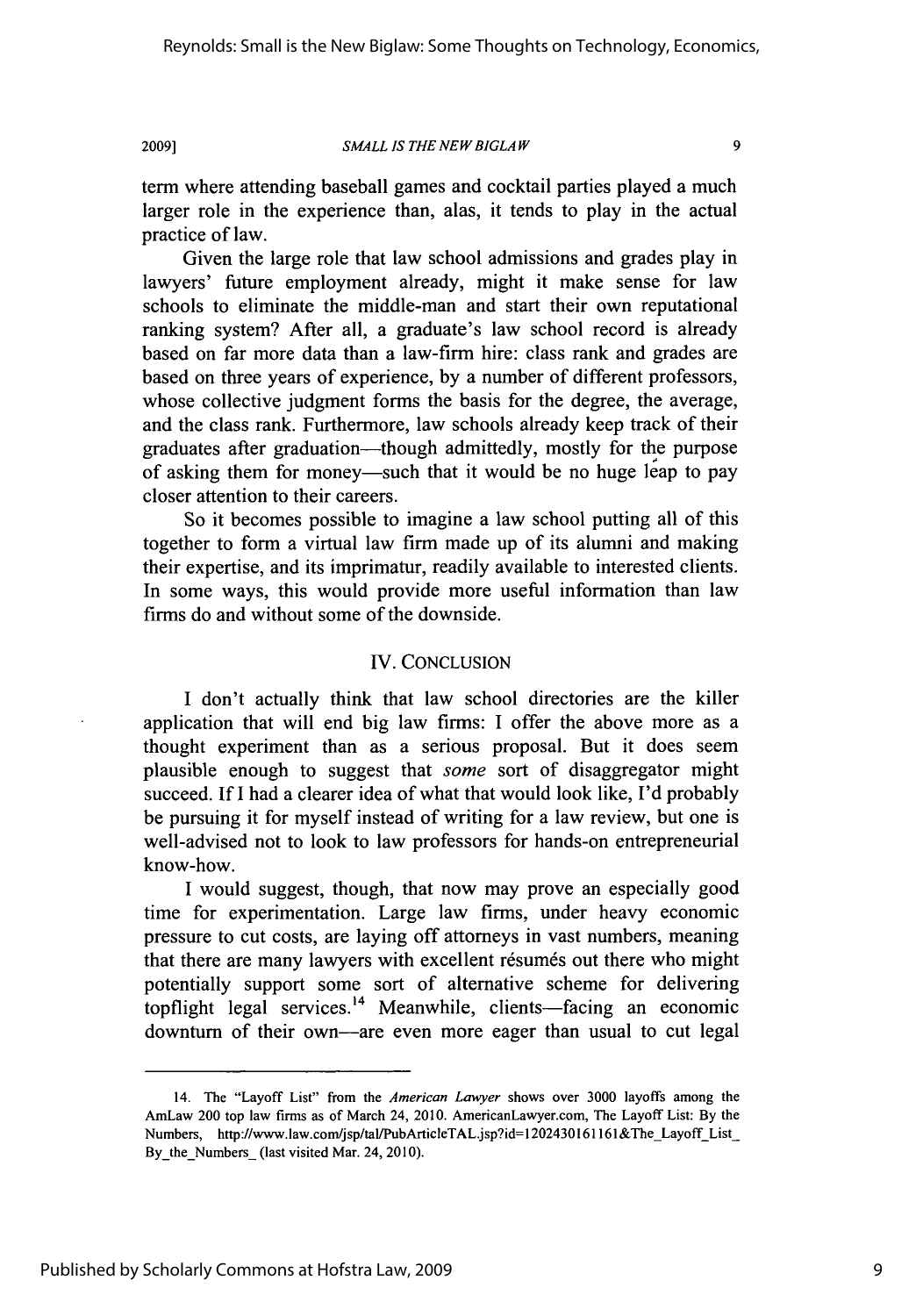*HOFSTRA LAW REVIEW* **10** [Vol. **38:1**

bills. And computing technology, including resources for communication, social-networking, and "crowdsourcing," has advanced considerably in recent years.

The ingredients would seem to be in place for an alternative approach. Will we see it come about in the near future? I'm inclined to think so.

Meanwhile, these changes in the legal market suggest that those of us in legal education might want to consider some changes of our own. Regardless of whether law schools or someone else change the legal market, the fact is that legal education (and law-school placement efforts) has for many years been focused on training our best students for work in large law firms. With more and more of those students now facing layoffs and with large traditional law firms likely to enjoy a less dominant role in coming decades than they have enjoyed over the past several, we may want to focus more on skills courses, clinical experiences, and other kinds of legal training that will leave students ready to practice on their own or as part of ad-hoc groups that vary from one project to another, rather than expecting much of their law-practice training to be provided **by** a large firm.

On the one hand, law professors may be ill-suited for such an effort, since most of us are alumni of traditional large firms. On the other hand, the nature of free-agent law practice, with limited support resources, adhoc collaboration, and irregular hours probably bears a closer relationship to how most of us live our lives than to the life of a big-firm partner or associate.

And there is a bright side to these changes. As **I** mentioned, the transition to an "industrial" style of work produced a workplace/home separation that was a sharp departure from prior human history. Nowadays, people who work from home often find that it brings them closer to their families.<sup>15</sup> On the downside, you can look at it as having to work from home, but on the upside, you can look at it as getting to work from home. One of the partners at my old law firm-famous for his long hours-was upset when his five-year-old drew a family picture for kindergarten and left him out. Perhaps under the new model he'd be shown pecking on a Blackberry, but at least he'd be in the picture.

And there's more to it than that. One of my former students is a family lawyer. She abandoned a firm for solo practice and then abandoned her office entirely, drastically cutting overhead. With a

*<sup>15.</sup> See* Glenn **Harlan Reynolds,** *Cottage Industry,* **TCS DAILY, Sept. 3, 2003, http://www.tcsdaily.com/article.aspx?id=090303A.**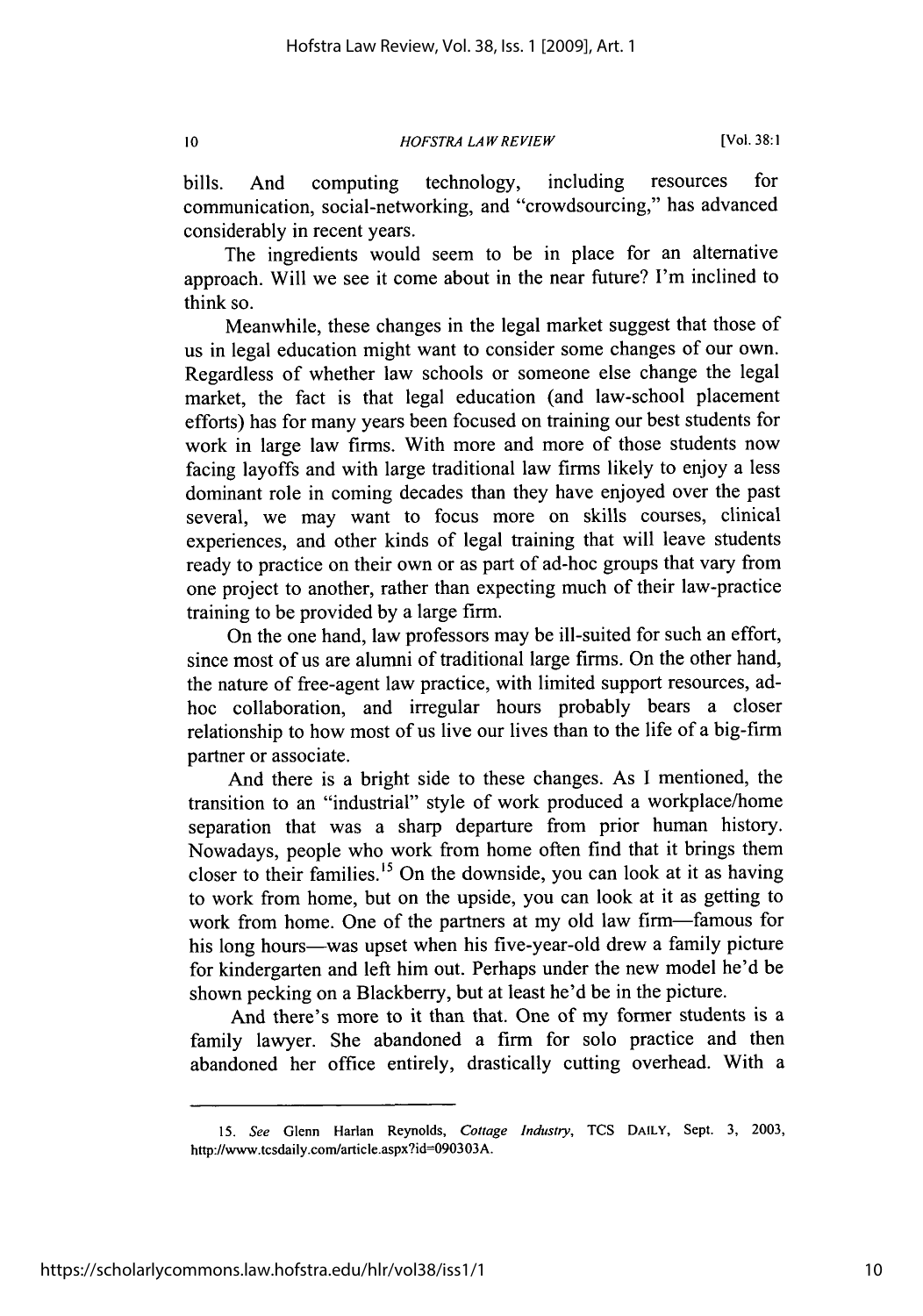#### **2009**] *SMALL IS THE NEW BIGLAW* **11**

laptop and a cellphone, her office is wherever she is, and her clients are happy because she makes house calls. Larger firms are making similar moves.

We won't see corporate mergers being handled **by** solo practitioners-but, already, a lot of the legal work on deals like that is being done from laptops and cellphones that aren't in the big firm's posh office space,16 and that, too, is likely to increase.

Ultimately, what lawyers offer is expertise and advice. Those are offerings that require neither fancy offices nor large staffs, however helpful those things may sometimes be. In a world in which small-scale operations can now often compete on an even---or even superior--basis with large ones, we should expect the practice of law to change accordingly. Those of us in the business of training new attorneys should take note.

"Everyone realizes the big law firm model is broken," said Willard, a partner in Silicon Valley-based Virtual Law Partners, who works out of his office-adjacent to his kitchen and family room-at his Reston home.

*<sup>16.</sup> See* V. Dion Haynes, *Recession Sends Lawyers Home: Firms Trade Brick-and-Mortar Prestige for a Better Business Model,* WASH. **POST,** Mar. **9, 2009,** at **DI.**

Willard left his **job** as partner at **DLA** Piper, a huge global blue-chip law firm, because, he said, he was fed up with the traditional business model that required it to annually increase rates and billable hours to finance ballooning profits and overhead.

Last fall, he joined a start-up "virtual" law firm that he said is much better suited to the current economic conditions: It does business mainly over the phone and Internet and through video conferencing. Because the firm lacks two of the biggest cost drivers-a prestigious brick-and-mortar office and associates-he said he is offering his clients substantial savings compared with what they paid before.

Although thousands of lawyers and staff members across the country have been let go during the past six months, Willard and Virtual Law's founder say that since June they have been adding three partners per month. "When you tell people, 'I'm going to drop my rates **25** percent,' it's a pretty easy decision" for them to hire you, Willard said. *Id.* That makes sense.